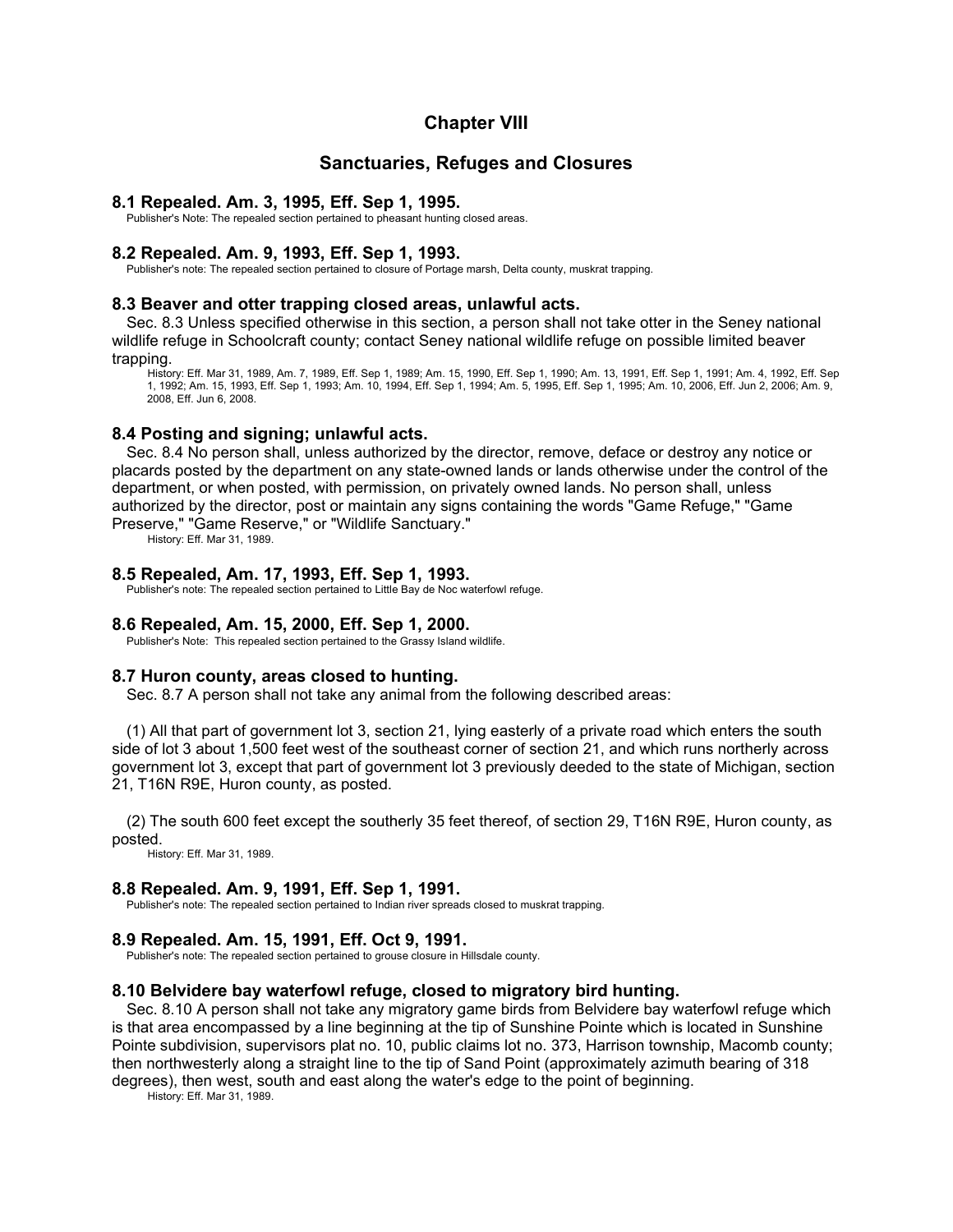### **8.11 Repealed. Am. 16, 1990, Eff. Sep 1, 1990.**

Publisher's note: The repealed section pertained to goose hunting in Hardwood goose management area.

#### **8.12 Repealed Am. 13, 2000, Eff. Aug 1, 2000.**

Publisher's note: The repealed section pertained to Panola goose hunting closure.

# **8.13 Grand Traverse county, certain portions closed to waterfowl hunting, defined.**

Sec. 8.13 A person shall not take a duck, goose, or merganser from September 1 to December 15, on the waters of Boardman lake and those portions of the Boardman river north of the Airport road bridge and south of the Eighth street bridge; these waters being located in sections 10, 11, 14, and 15, T27N R11W, Grand Traverse county.

History: Eff. Mar 31, 1989; Am. 16, 1990, Eff. Sep 1, 1990.

# **8.14 Au Train basin waterfowl refuge, entry and hunting prohibited; posting requirements.**

Sec. 8.14 (1) From September 1 through November 10, a person shall not enter or take any animal from within the Au train basin waterfowl refuge, which means the area bounded by a line beginning at the center of section 30, T45N R20W, then southeasterly on unnamed road to United States forest service road 2234, southerly on United States forest service road 2234 to the southeast corner of section 31, T45N R20W, westerly on the south section line of section 31, T45N R20W, westerly on the south section line of sections 35 and 36, T45N R21W, to a point three-quarters of a mile from the southeast corner of section 35 described above (1/8 corner), northerly to the north section line of section 35, T45N R21W, easterly on the north section line of section 35 to the northwest corner of section 36, T45N R21W, easterly one-half mile (1/4 corner) on the north section line of section 36, T45N R21W, northerly one-half mile to the center of section 25, T45N R21W, easterly to the point of beginning.

(2) The area described in this section shall be posted "wildlife refuge - do not enter" in such a manner and at such locations as will provide reasonable notice of same to the public. History: Eff. Mar 31, 1989; Am. 8, 1995, Eff. Sep 1, 1995; Am. 14, 2009, Eff. Jul 10, 2009.

#### **8.15 Gladwin field dog trial area, hunting and trapping restrictions.**

Sec. 8.15 On the Gladwin field dog trial area, as described in section 15.2, no person shall take an animal except as specified in writing by the wildlife management supervisor or their representative, except:

(1) Deer may be taken during their open seasons on or after November 15 of each year and a valid deer license shall constitute written authorization to take deer.

(2) Beaver and otter may be trapped from November 15 to March 15 and a valid furharvester license shall constitute written authorization to take beaver and otter.

(3) On days designated by the management unit supervisor or their representative, managed deer hunting permits as authorized in section 5.81, may be issued to persons during the deer hunting season. Managed deer hunting permits shall serve as an access permit to the Gladwin field trial area for the purpose of antlerless deer hunting. Not withstanding any other provision of this order, holders of managed deer hunting permits may take antlered deer on the Gladwin field trial area.<br>History: Am. 2, 1990, Eff. Feb 19, 1990; Am. 1, 1991, Eff. Apr 1, 1991; Am. 9, 2003, Eff. Jun 7, 2003; Am. 10, 2010, Eff. July 8, 2010.

### **8.16 Repealed. Am. 8, 1998, Eff. Sep 1, 1998.**

Publisher's note: This repealed section pertained to the hunting area closures of ruffed grouse and woodcock.

# **8.17 "Dickinson woodcock research unit," defined.**

Sec. 8.17 The "Dickinson woodcock research unit" means that area of northwestern Dickinson county bounded by a line beginning at the junction of Lake Ellen road and highway M-95 near the city of Channing, then southerly on Lake Ellen road to county road 426, also known as Turner road or Turner truck trail, easterly on county road 426 through the city of Turner to county road 581, also known as